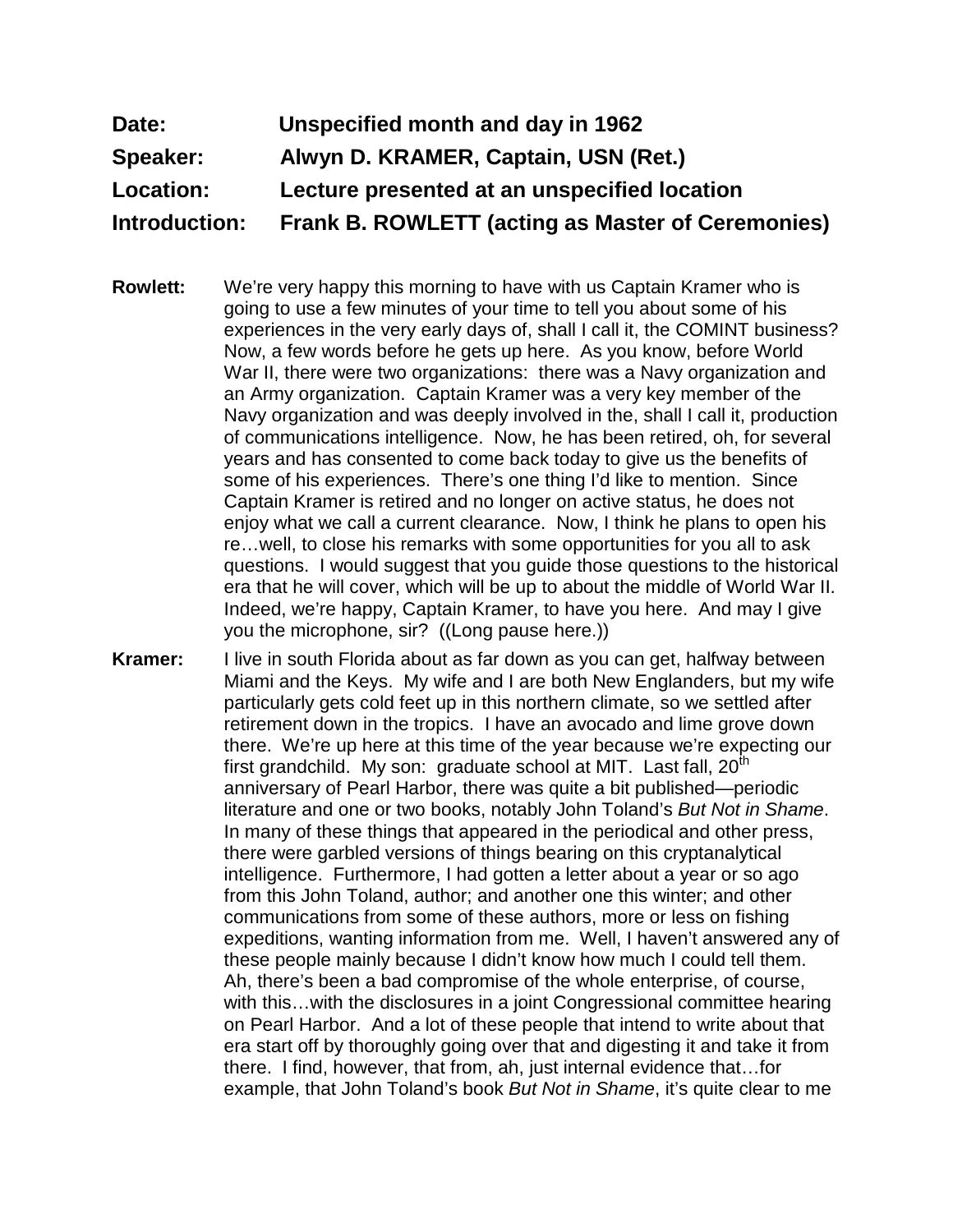from the garbled versions and wrong attributions that he makes that he had available to him only the information that was disclosed in that joint Congressional committee hearing on Pearl Harbor. Now, one of the questions I had to ask Frank Rowlett here a couple months ago was how much additional information, besides what came out in those hearings, had been made available? So we had a conversation on our way north for a half an hour or so. And in general, little, if any, has been made available. In the course of that conversation, Mr. Rowlett—ah, we were reminiscing; we had both been on duty in those pre-Pearl Harbor days he asked me if I would consent to talk to you people a little bit about some of those historical episodes. And I readily assented. I didn't know just when I'd be coming back. In other words, actually I'm a month later coming back than I expected to be. The doctors, Harvard Medical School, miscalculated the date by one month. ((Laughter heard.)) But finally, I'm heading back through here, and we agreed on this day's date that I'm here. One of the questions I had before I appeared before you this morning was the character of my audience. I didn't expect there to be as many as this, for one thing, and I didn't know whether it would be mostly service people or young people or a mixture or what. So he briefed me a little bit. What I propose to do is take about 15-20 minutes; give a combined biographical and historical sketch back through the era between the wars, maybe one or two episodes in there; but then open the matter for questions. And in the course of asking those questions/discussions, things of interest no doubt will come up. I entered the Naval Academy three days after graduation from high school in 1921; graduated in 1925. One of my first assignments at sea after a summer with the Navy Rifle Team was in September (19)25. The fleet, in the meantime, had gone to Australia. I missed one of the cruises that is still considered to be the criteria of Navy cruises and ports to visit, namely that Australian cruise of '25. But in any case, I joined the fleet in San Francisco. Right off the bat, I got shore patrol duty, and the sector I had to patrol was Chinatown. That was my first direct interest in anything to do with the Orient and Oriental languages. In the meantime, of course, through the Naval Academy, and the way the Japanese were acting toward China—their 21 demands at the end of the First World War; and they're generally swinging their weight around and whatnot—the whole orientation toward Japan was deteriorating. In '31, I finished up two years in Central America and a couple years on the East Coast in light cruisers. In Central America, incidentally, I did such things, attached to what was called the Special Service Squadron based in Panama, but showing the flag. It was the old armored cruiser, the *Rochester* then called. It was the…At one time, the battle cruiser…the armored cruiser *New York* at the Battle of Santiago. It was the last ship in the Navy, incidentally, that still had a wine cellar in it when I joined it in 1927. ((Laughter heard.)) It was taken out when I joined her at the Brooklyn Navy Yard in '27. ((More laughter.)) You see, Josephus Daniels in 1914 introduced Prohibition some years before it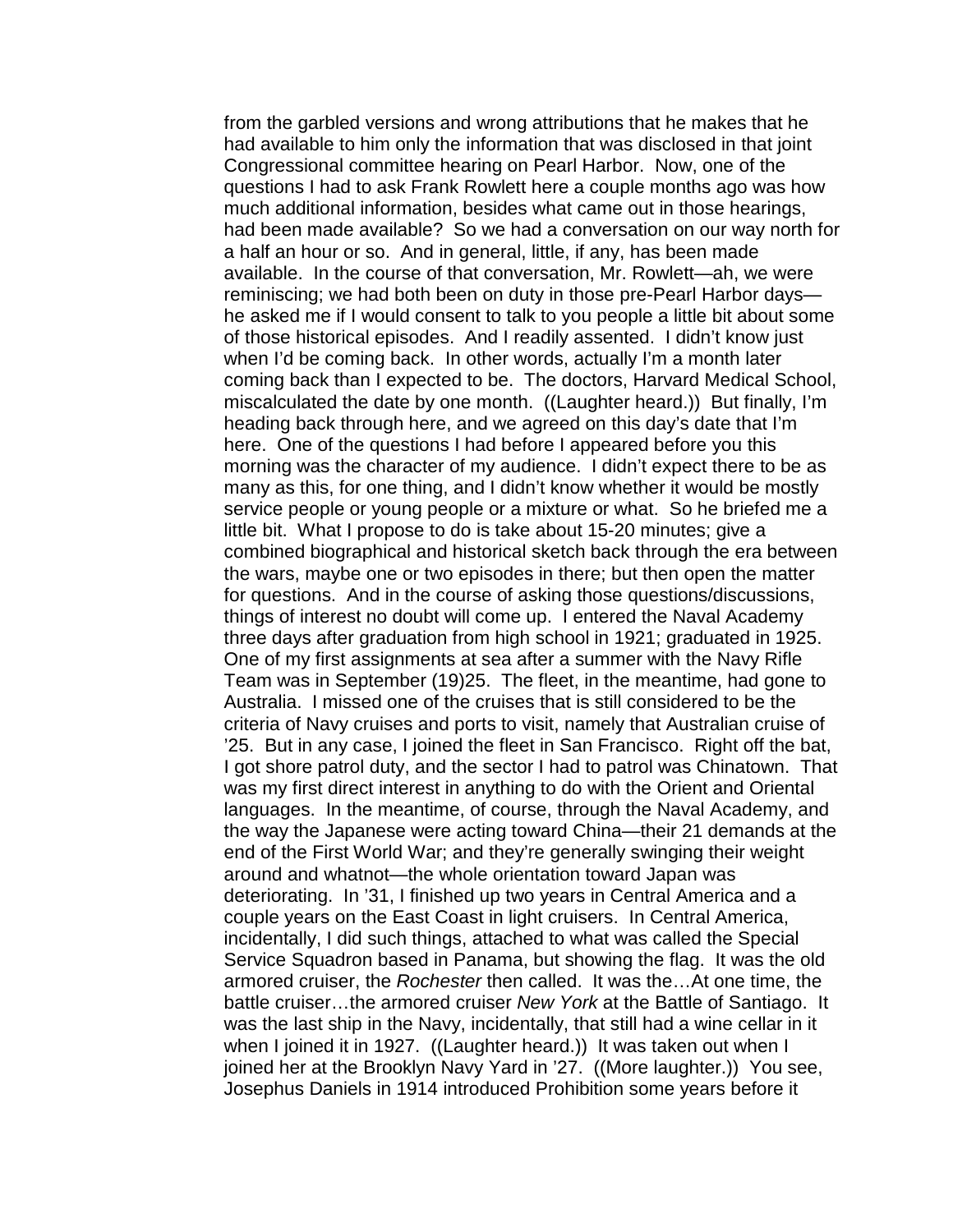became a national policy—that is, in the Navy. ((He chuckles.)) Ah, we were somewhat handicapped—a passing remark on that duty down there—stationed in Panama as we were—showing the flag, attending revolutions, going to the rescue in the case of epidemics and various things of that kind. But…And many foreign ships would come through Panama—including practice squadrons; Japanese, French, British, Peruvian, and so forth. A lot of stories connected with that. But we were somewhat handicapped in reciprocating wardroom entertaining between these ships. All we could offer them was coffee and Coca Cola. And, of course, we had…we looked with alacrity to visits to their wardrooms (3- 4G). Well, in '31, a BUPERS letter--circular letter—called for applications for requests for Japanese language duty. They also wanted a few Chinese language officers. I applied for it and was fortunate enough to get it. From '31 to '34, I was in Japan studying Japanese, primary mission. Three of us arrived out there at the same time; a fourth that year—a little later; a Marine. We were greeted by the Naval Attaché at a little affair at his home with this policy. The Navy, incidentally, sent only bachelors to Japan. The Army had both bachelors and married people. Now, the reason why the Navy sent only bachelors: it becomes evident from this statement of policy; Captain (B% Mike) Johnson, Naval Attaché. He said he wanted results every six months. We were examined every six months in not only the language—three-year course—but on the history of Japan, the geography of the country and the Far East in general, and so forth. If we didn't produce, we'd be ordered back to the States. And one or two in the course of the year were ordered back—at the end of a year…year and a half, something like that. He did not care how we get the results. We could spend every night in a bar room if we wanted to as long as we produced results. For that reason, they sent only bachelors to Japan—the Navy did ((laughter heard))—so we wouldn't be tied down with any family obligations. Our obligations to the embassy on social functions were limited to just two or three occasions through the year, and that was the policy as far as the Navy was concerned. So we went to town studying the language. Ah, one…((Laughter heard.)) There are various aspects of that I won't go into at this point. ((More laughter.)) Returned from Japan the Fall of '34, and I got six months' indoctrination down in what we used to call "the Hole,"—a lower end of the sixth wing of the old Navy Building—to find out whether I had any facility in this thing that I…At one point in my career, I had taken a correspondence course in cryptanalysis. I apparently satisfied them because several years later, they ordered me back here. Well, I don't know how many of you are familiar with our earlier enterprise—First World War—namely Yardley's work, which was terminated the early '30s—'31 I think—with the withdrawal of funds to support the thing by the Secretary of State who felt that everything should be open and above board. That was the era of "sweetness and light," as you recall. Kellogg-Briand Pact: no…war no longer an instrument of national policy; open covenants openly arrived at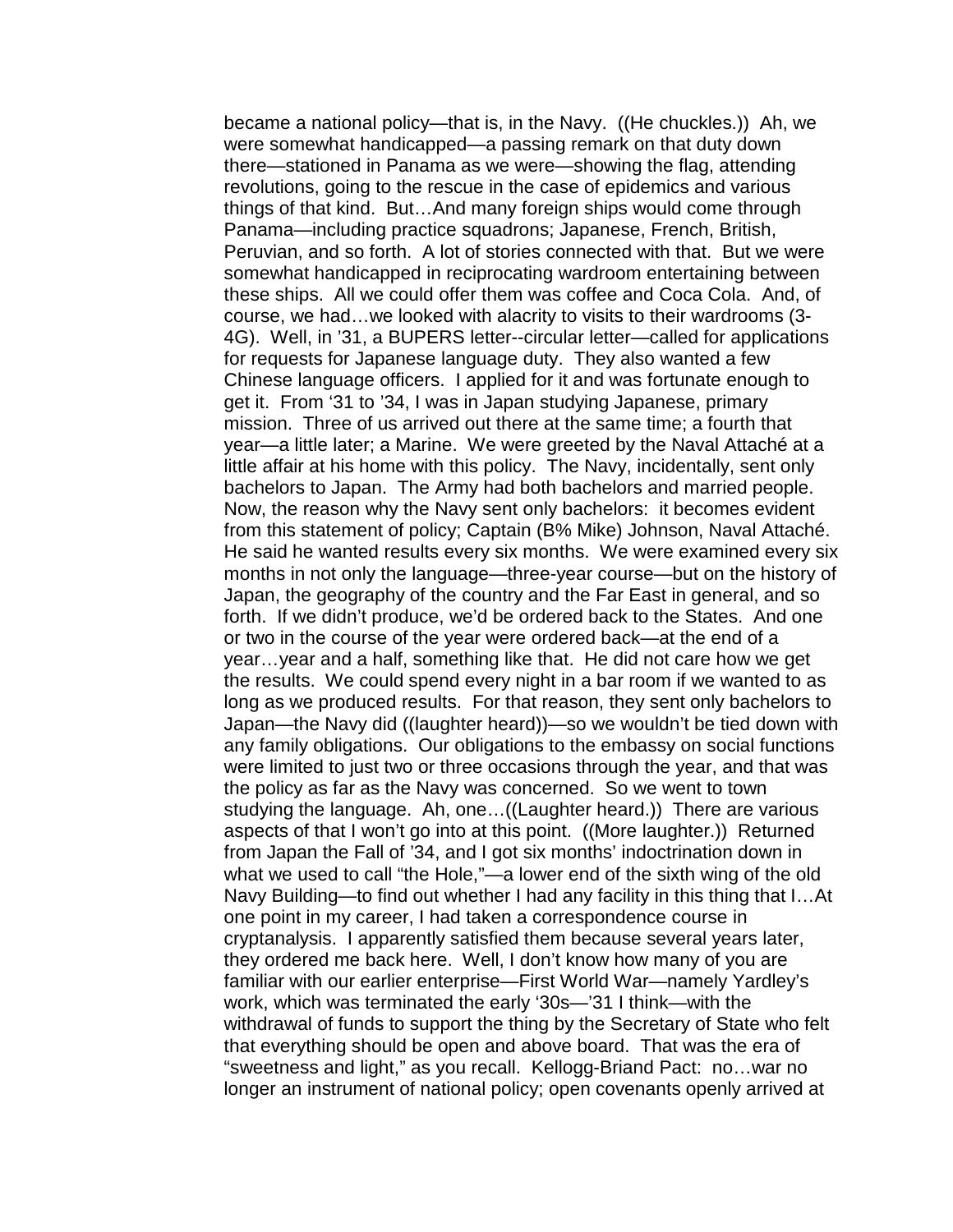and so forth; disarmament conference by half a dozen and so forth. So this effort collapsed. But the two services, that is Army and Navy, nevertheless continued in a training program—very limited scale. By 1936, we ordered a fulltime man who had some ability in that, whose…namely is then Lieutenant Commander Safford. He was made EDO—that is Engineering Duty Only—so that he could be kept permanently in that job and not have to rotate to sea, which was necessary under the laws at the time for advancement in rank. You had to have, let's say in the rank of lieutenant commander, three years at sea before you'd be eligible for promotion to commander. This EDO category bypassed or finessed that legal necessity. In those days, we followed— I'm getting to '38 now, when I got back to Washington—we followed the movements of Mr. Yardley as a matter of interest. He disappeared for some years, and then the Canadian Government apparently had him doing some work there. The next thing we knew he was out in China. You may have seen a book—it's now in paperback post-war—*Education of a Poker Player*. Actually, the book was first published around '35 anonymous author. And the character of the book was quite different than the post-war version. He simply used the title in the post-war version. But in any case, we followed his career out in China just to keep track of him. In the meantime, the Navy was primarily oriented on Navy systems, a joint effort on diplomatic systems. The Japanese had a multiplicity of cryptographic aids. The thing that the most effort was being spent on so far as Navy was concerned…I won't speak for Army because I'm not too familiar with it except as it impinged on our work, and arrangements for a joint effort developed. The Navy was interested in their machine systems for two reasons: the Japanese diplomats were using obsolete Japanese Navy machines. The one they called the RED machine was a principle post…cryptographic aid for some years. Then, they got another system from the Japanese, the so-called PURPLE machine, which the big embassies—Paris, London, Berlin, Washington and two or three others were equipped with. The RED machine, so-called, was confined to the Far East largely. The High Command Navy had another machine, and the Navy's interest was crack these diplomatic machines first as a running start on following their thinking on the design and development, and the cryptanalyst way of thinking on the development of these new machines. And incidentally, on that way of thinking business, this same Mike Johnson I mentioned—the Naval Attaché out there—quoted a predecessor of his about the Japanese language as a means of communication. He claimed that it was the poorest means of communication the world has ever known, and that anyone to study that language with any degree of success had to be…it helped to be somewhat (B% quacked) to undertake it. ((Laughter heard.)) Well, they say the same thing about a cryptanalyst. Now I got involved in both of these things together, so I don't know the ((more laughter))…Well, by '39, we had one of these machines. And then, eventually we got…in '40, we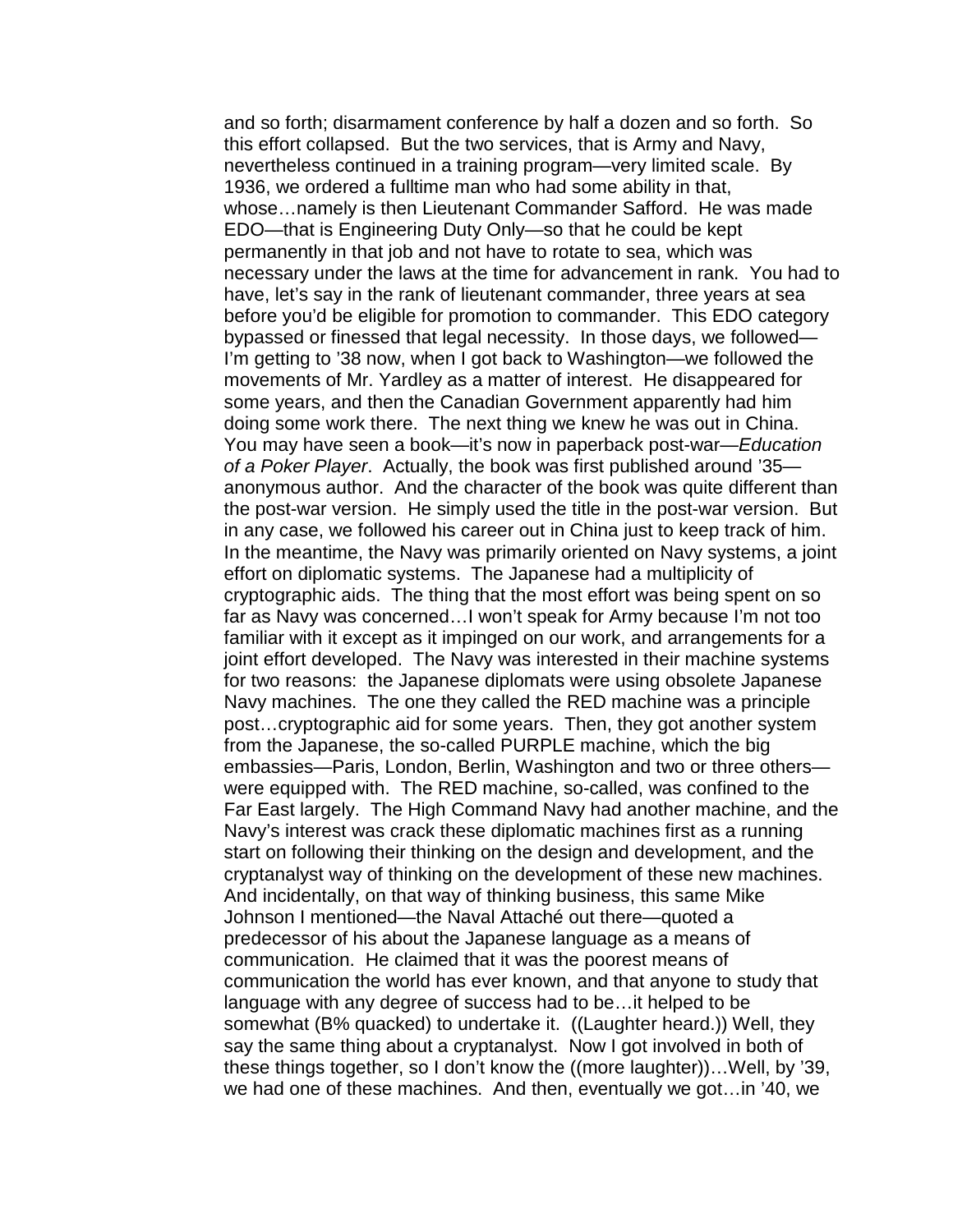got both of them running. At that time, there was no distribution of the output of this stuff except, occasionally, usually a highly paraphrased version of it to certain key individuals—usually not outside of the respective departments. The head of communications was informed; head of intelligence, Far East Section; the Chief of Naval Operations, and one of his assistants occasionally. And occasionally, a highly paraphrased version of one of these things…The Chinese situation was deteriorating continually with the Japanese pushing up the Yangtze Valley and down into south China. We felt that some of this information we were producing should be gotten to the policymakers in the State Department. So, you know, we started introducing that stuff in these paraphrased notes. As the volume of traffic became greater, we…it was decided that we'd have to set up a regular channel and consequently indoctrination of recipients. That indoctrination business became somewhat of a headache—one of the principle headaches I had, other than the technical work. I think one episode will clarify that headache on indoctrination maybe two episodes—more than any other explanation would. We've had a very fine Secretary of the Navy, Secretary…the first Secretary of Defense, Forrestal. In those days, '39 and '40, he was sort of a special assistant initially and then an undersecretary to Frank Knox. He did not normally have access to this material. I'm speaking now of about '41. The distribution that I took care of was War Plans, Intelligence, Far East Section, the Chief of Naval Operations; plus the White House; initially the State Department. Army took care of the White House outside of the departments. Occasionally, I'd be in Mr. Knox's office showing him this stuff. I stood by oftentimes because the Japanese are…For diplomats, they're about as verbose as they come. Ten, twelve, fourteen-part messages were not at all unusual and full of references to back dispatches. So I was sort of a walking file index of these references that frequently cropped up, and at least would try to clarify some of these references that would be obscure unless you followed the stuff in detail. On more than one occasion, Mr. Forrestal stuck his head in the door and Frank Knox and called him over to look at some of these things. So I knew that Mr. Forrestal had occasional access to it. He was not one of the people, though, that had been over the period of months been given a briefing on the security factors of this whole enterprise and the delicacy of the material we're handling. A few months later—the Summer of '41…((He pauses.)) See, Mr. Forrestal rode to work in the morning with one of the Supreme Court justices. We got word via their chauffeur about a discussion that had taken place that morning between Mr. Forrestal and this Supreme Court justice about some of the stuff that was coming out of this material that Mr. Forrestal had seen and was discussing in considerable detail with this justice of the Supreme Court—and overheard by the chauffeur. Well, that's an instance of the problem…Another episode of that kind was in the White House—the Army aide, General Watson, (B% Ralph) Watson. I don't know how Colonel Bratton and the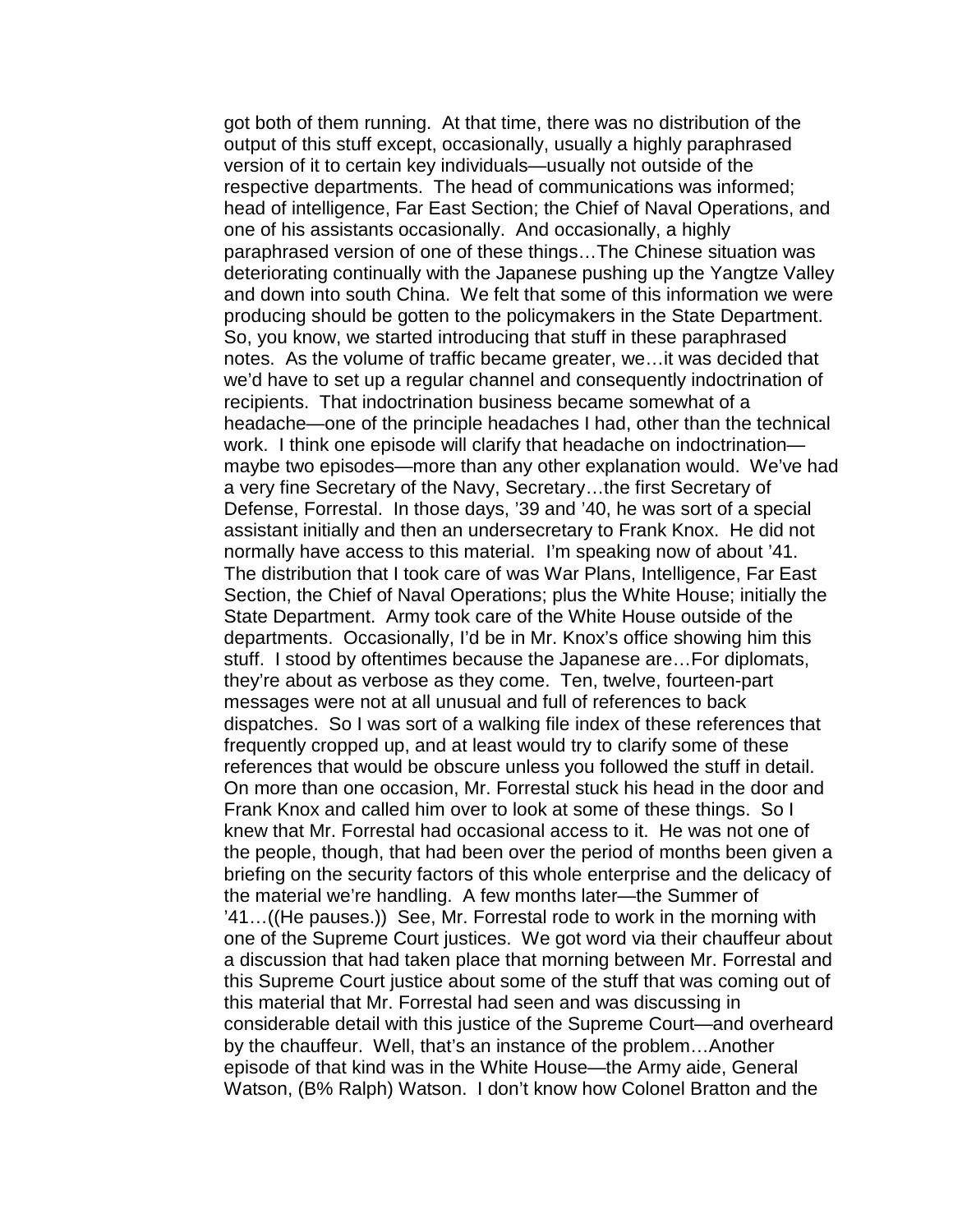Army people took care of the indoctrination of Mr. Watson…or General Watson, but in any case, by the Summer of '41 there had been a couple of bad security breaches there. In the first place, up to about that time, we were using paraphrased versions of this traffic, and we didn't begin putting the raw material as it came out of the translators and so forth into folders for distribution until about the late Spring of '41. But it was during this era of paraphrased versions of it that General Watson, when the White House was finished with it, tossed it in the wastebasket. Well, now, I don't know how well you people are briefed on the value of wastebasket material as a…an intelligence source of information, but even back in the era between the wars, it was a commodity of some value depending on what office building or what embassy it came out of. Wastebasket intelligence was something we used in this crypto stuff. Third Naval District, New York cased a couple office buildings—one of a Japanese Purchasing Agency. It was set up in a…sort of a quasi-legal status, largely a carryover from World War I. It was never officially approved as a setup there, but as part of the joint war effort—Allies in the First World War—they set up a purchasing mission which proceeded to burgeon and expand, and became the center for Japanese intelligence in the era between the wars. They had a staff of about, oh, a couple hundred there—including many naval officers, many technicians. They subscribed to almost every technical magazine and so forth you can imagine. They studied with considerable diligence all the contracts they were awarded, and they, by our laws, had to be announced—published. Every time a contract is awarded about something or with some concern or outfit that they weren't aware of, they would try to buy something from that same outfit themselves—always…When it came to the contract negotiation and terms of it, always with the provision that their inspectors of Navy materiel would be allowed to inspect the plant and the progress of the work in progress. So they had a very efficient organization. The Rooskies, incidentally, have taken a lot of (B% leads) from the Japanese book, and not…one of which is this thing the Japanese inaugurated here on material inspection. They have altered it, of course, in various ways; but nevertheless, they learned a good deal from the Japanese. The Japanese came up to the status as a, more or less, first-class car as the result of a broad-scale program integrated Army, Navy, the monied groups, the clans and the nobility intelligence. On most missions that came over to this country in the late part of the last century on through the First World War and even subsequently, consisted of a cross section of those respective areas and fields. And they really worked. They weren't just touring missions or junkets at all. I first came into that in the…in a [sic] era before the Japanese-Russian War. The Russians likewise in those days had missions over here, purchasing torpedoes and things like that. But they would make one or two appearances at a place that had a contract to build some torpedoes for them, but the Japanese spent every day there and had a whole delegation of people studying with great diligence. In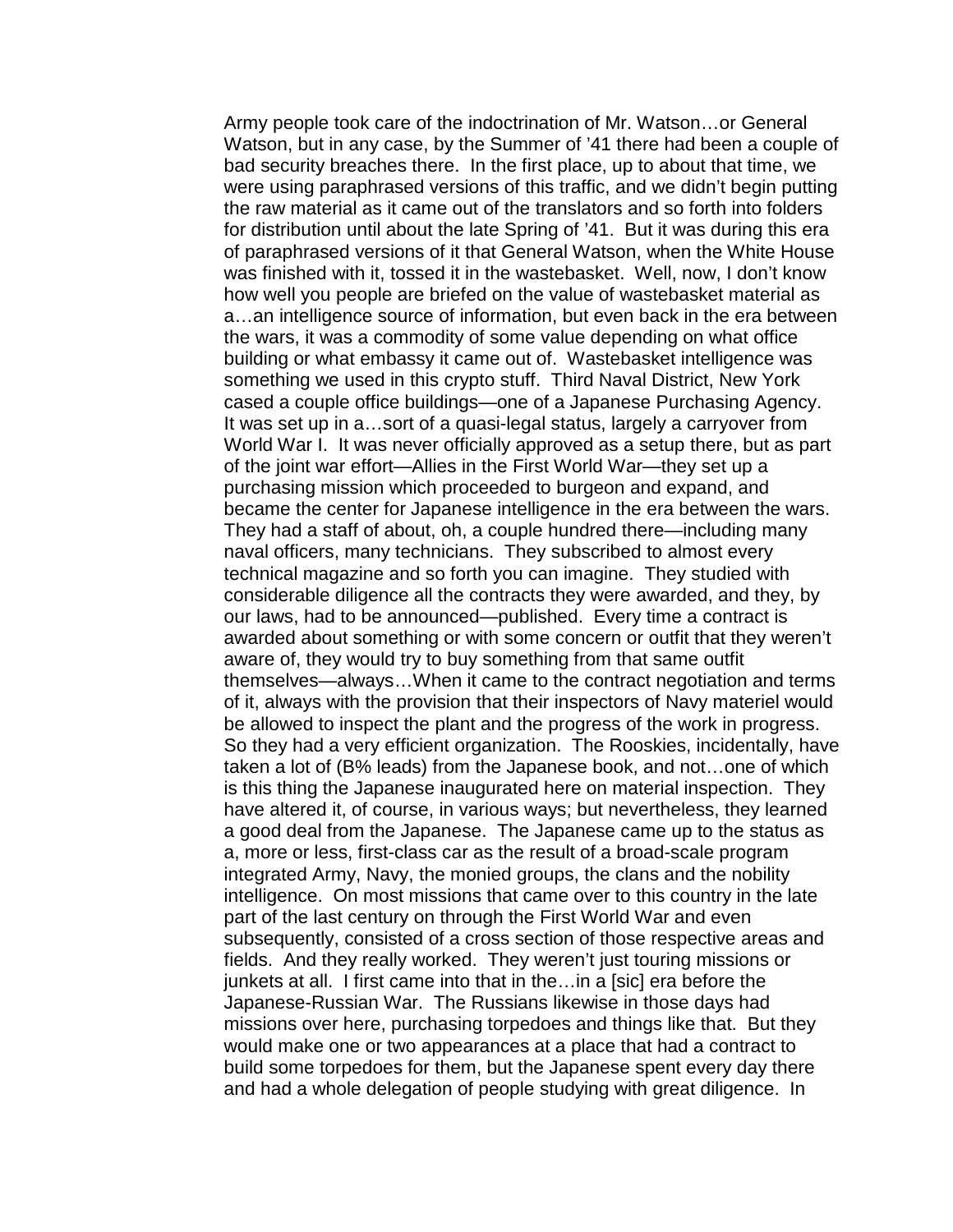other words, the Japanese worked to bring their country up from the rather primitive state it was in when Perry opened it up, to the state it was in at the time of the Russia-Jap War and subsequently. And that diligence which reminds me in many ways of the German seriousness and diligence—continued right through the era between the wars. The Japanese are reputed to be copiers. Well, it's true to some degree they are. But nevertheless, they originated many things, too. I just have to point out a couple of Nobel Prizes have been awarded for physics and medicine and whatnot in the past couple of decades. And so, they've gone far beyond the era of copying, even in those days thirty years ago. Well, in the Fall of '41, we were reading the PURPLE machines in some detail. The Japanese were beginning to make moves down into French Indochina—northern part of it, Hanoi. There's some concern with their further movements to the south. They were cooking up a scheme in Bangkok, putting pressure on Phibulsongkhram, the premier; and making moves toward moving down the southern…the bulge of French Indochina. The negotiations that had lasted all through '41, with the U.S. trying to reach some kind of *modus vivendi* to guide the China affair, was getting nowhere fast. But nevertheless, there were volumes of messages going back and forth. Nomura was sent over here in the winter—January of '41. Because of his many friends in U.S. Government circles, particularly Navy, he'd been a young Assistant Naval Attaché at the time of the Washington Arms Conference in 1922. Yardley's book goes into considerable detail on our effort at that conference. Published in '31, so they were aware of that at this time. But nevertheless, Nomura had many personal friends not only in the Navy but in the State Department, too. And if anyone was going to accomplish the mission that the Japanese military wanted to accomplish, it would be him. Well, of course, he couldn't accomplish it. It was just such a radical clash of polices that…And negotiations were kept dragging through the fall, however. At one point, one of these voluminous messages—a multi-part thing…I had just gotten back from a visit to the State Department, returning that message which Mr. Hull had seen. And I came through the front door of the old Navy Building, Constitution Avenue. And going up the center staircase, I ran into Admiral Nomura. He was…He'd just been visiting Admiral Stark—a courtesy call—on some business. Earlier that day, his secretary out at the embassy had been firing hot wires back to Tokyo wanting a better version of these garbled parts of this message. They were still…They…Admiral Nomura still didn't have that message which I had in my pouch alongside of me. ((Laughter heard.)) Incidentally, this is a…And the pouch I was using, it just happened I made…had four or five of those things made. We had a lock arrangement on the side which we then would leave a key with. After the war got underway, the method of distribution changed, and I salvaged one of these things. I still use it for some of my papers. ((Chuckling heard.)) There's a couple other instances of that kind where our cryptanalysts were able to clear these garbles long before…sometimes a day or two before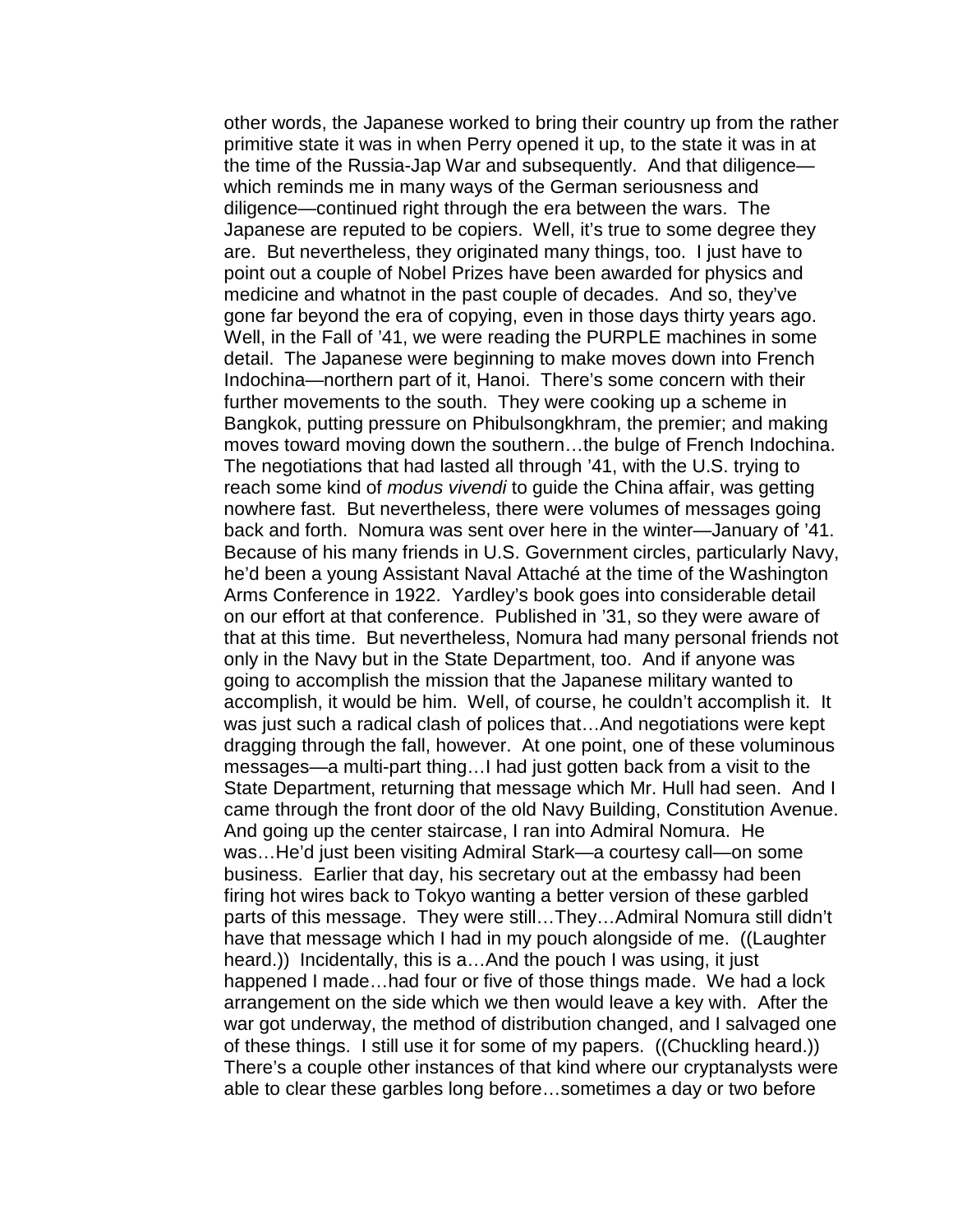the Japanese code clerks up there at the embassy were still battling wires back and forth to Tokyo, trying to get an ungarbled version of it so they could run it through their machine. We didn't offer to help them, of course. ((Laughter heard.)) But, ah, regarding compromise, we had one or two scares. If you recall, in '41, Germany declared war on Russia. The Japanese had sent to Berlin a General Oshima as ambassador. General Oshima had access not only to the Foreign Office—Ribbentrop and his people—but also the General Staff. And he was equipped not only with the PURPLE machine, the most secure—from their point of view cryptographic aid, but also a special code which he would put his information into, which would then be fed into the machine so that the Foreign Office could only generate this encoded message which, in turn, would be passed on to the General Staff. Our cryptanalysts broke that code, of course. So reading that, and we were getting some valuable information on that circuit—the Berlin-Tokyo circuit—because of that source, General Oshima. At one point—and this was in late Summer of '41—Ribbentrop in an interview with Oshima told him that the Americans were reading some of the Japanese systems. Well, we were concerned. Actually, we were reading the two machines. There were several area codes: North and South America, the European area code, the Far Eastern area code, and then, I believe, a fourth one of administrative character or for special missions. We concentrated…In the meantime, I should mention this further background on the mechanics administrativewise of the joint Army-Navy effort. When it got to the point where we were reading a number of these systems…And let me go back even a little farther. When there are a number of systems that we weren't reading, my general understanding is that either the Army cryptanalysts or the Navy would undertake prime responsibility for a given system. When a system was organized in a position for (B% either) code recovery (B% are) readable if it's cipher, then both units were given the system. And it got to the point where while we're reading several of them, the volume of traffic became a problem. So there was an administrative…an administrative split of the effort on readable systems. I believe Army had even days; Navy odd days. Well, sometimes a multi-part message would be a oneday system and sometimes go over the next day. That Saturday night night before Pearl Harbor—it happened to be that way, too. That one-part came in a one-day system, and…((He clears his throat.)) Well, with that background—our joint effort—this business of compromise was of some concern. But then, Tokyo had sent some months before an inspector sort of an Inspector General of the Army sort of thing for their (B% "giamsho"), Foreign Office, circulating around North America and then later on through South America, to inspect security features of their different establishments: their Consulate General in Tokyo…I mean, in New York, San Francisco, a more or less cursory one of the embassy, of course. He didn't have high enough rank to swing any weight in there. But they made various suggestions which we followed in some detail on tightening up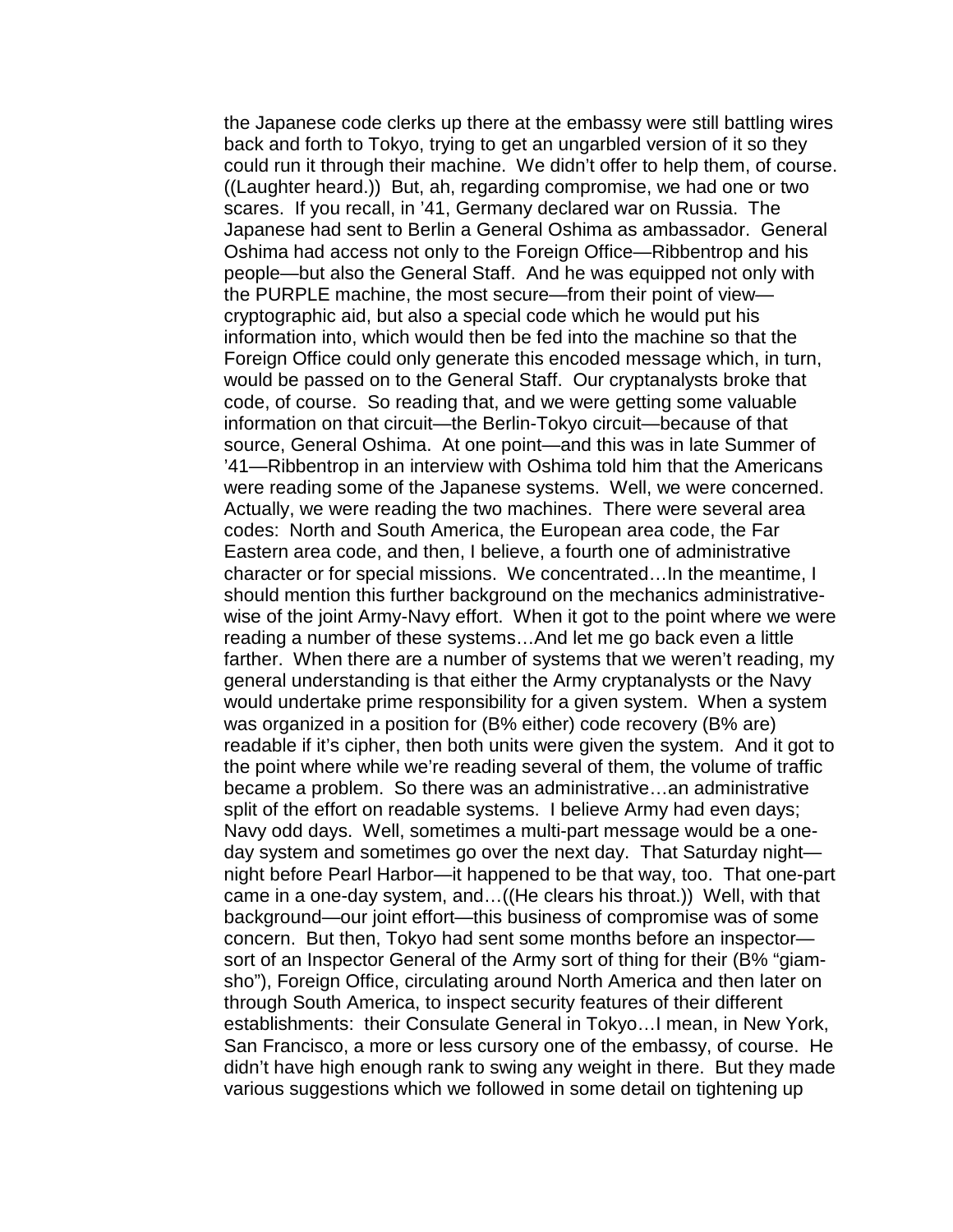security. They inaugurated a 24-hour watch overnight at the Consulate General in New York. A man armed with a gun complicated some of our gumshoe enterprises up that way. They apparently consulted this inspector. And their cryptanalysts and whatnot finally decided in Tokyo, after mulling this thing over for some weeks, that it was one or two of the rather minor systems used mainly for administrative purposes that had been compromised. They didn't change it. And fortunately, they were so certain of the security of their area codes, which they were changing by that time about every six months, and of their machines, which they had full confidence in, that they made no effort to change those things at all. But nevertheless, the cryptanalysts and the people in this work were somewhat concerned at the time. And it was for that reason that—and with such material as that—that we were able to drive home the point to some of these recipients on the delicacy of this enterprise we're in—the fact that the whole source might dry up if there were a compromise. And this Forrestal conversation, this wastebasket episode of General Watson and so forth, were all also labeled as cases in point of the sort of things that couldn't be tolerated in this kind of undertaking. I've been talking quite a while here. I think if you people have any questions, we might open up the matter for questions or discussion—whatever you say. I can keep on talking, but, ah, any questions? ((A pause here.)) Yeah.

- **Campaigne:** Al, Howard Campaigne. I…
- **Kramer:** Yes, of course! How is the game of (B% Go) these days? ((He chuckles.))
- **Campaigne:** Ah…I wonder if you could say a little more about what happened in the period from, let's say, the  $5<sup>th</sup>$  of December to the 10<sup>th</sup> of December in 1941.
- **Kramer:** On what?
- **Campaigne:** In 1941. The...(B% I mean,) from the 5<sup>th</sup> to the 10<sup>th</sup> of December—the most critical days in (2-3G). ((Very faint audio.))
- **Kramer:** I presume you're referring primarily to that Saturday night of the 6<sup>th</sup> and Sunday morning of the  $7<sup>th</sup>$  because I would say roughly that the  $8<sup>th</sup>$ ,  $9<sup>th</sup>$ , and 10<sup>th,</sup> we're all in somewhat of a state of shock. ((Chuckling heard.)) Saturday afternoon, the  $6<sup>th</sup>$ ...((He pauses.)) Perhaps I better precede that with a little background into the previous month. An Imperial conference which through the years had been called rather infrequently by the Japanese—it's a conference of the General Staff both Army and Navy, and the Foreign Minister and the cabinet before…in the presence of the Emperor; high national policy, if there were…is any such thing—had been called in November. We knew there's something serious cooking. Furthermore, in a somewhat carefully worded dispatch from the (B% "giam-sho") Tokyo to Berlin from General Oshima, there's a reference made to  $26<sup>th</sup>$  of November, which happened to be a deadline date in this business of negotiations being carried on between General…Admiral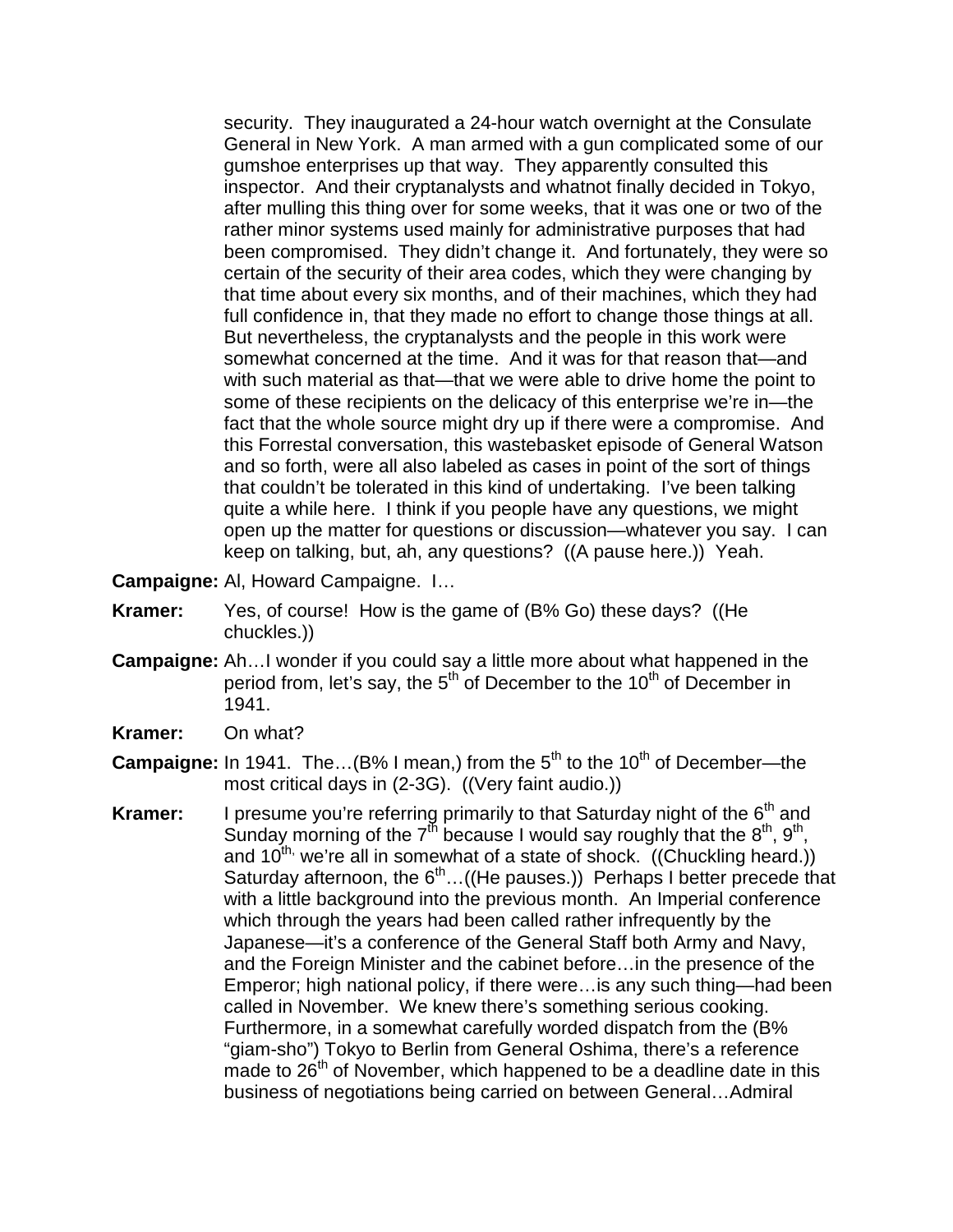Oshi…Nomura and Secretary Hull—U.S.-Japanese negotiations on the China…French Indochina affair. This Japanese message to General Oshima for passing on privately…confidentially to the General Staff primarily and maybe to Ribbentrop or to Hitler was that unless some *modus vivendi* were reached with the U.S. by the 26<sup>th</sup> of November, things were automatically going to happen. There's no indications except our observation of the Asiatic Fleet and general intelligence on what those things were. In other words, this is another feature in which we have to keep indoctrinating and warning our recipients of this crypto-intelligence (1G). The fact that it must necessarily be a limited segment of the whole intelligence pie; and they can easily be misled by this cryptanalytical intelligence if they place too much weight on it and didn't fit it into the broad intelligence picture. This is a case in point: something is going to happen. What, we didn't know. It looked pretty certain that they were planning to move to south French Indochina. Furthermore, we'd been following in some detail a scheme being cooked up between the Japanese ambassador in Bangkok and the Army Chief of Staff there. It was a scheme intended to force the hand of the premier of Burma [sic], Phibulsongkhram. ((TR NOTE: Phibulsongkhram was the Prime Minister of Thailand at that time.)) He had made policy statements on a number of occasions through the war…through the fall, rather, that he was going to remain neutral. That term sounds familiar these days, but neutral as regards the British and Japanese. The first country that invaded his boundaries, whether British or Japanese, he would fight them and become allies of the other side. Well, this whole scheme was cooked up apparently—the Japanese ambassador, Army Chief of Staff—to force (B% Phibul…)'s hand. The idea was that Kota Bahru on the Malay Isthmus…Kota Bahru was in British territory—British Malay. But the boundary line goes kitty-corner. The peninsula comes down this way; the boundary line that goes at an angle like that, Kota Bahru is right at the point of that…It goes up the east coast a little bit. A landing was to be made just south of Kota Bahru, forcing the British garrison back inland into Thai territory. That would force (B% Phibul…) to declare war on the British because the British had invaded. And that was the general scheme. There'd been no approval as such of that thing indicated from Tokyo, but we knew these things had been cooked up for a long time. We had watched the buildup of transports, fleet and whatnot in northern French Indochina—Hanoi area—as well as Formosa. We knew that something was cooking. We fully expected they might make a move toward the Dutch—British and Dutch, the French, all occupied with the war in Europe and whatnot. Ah, personally, this is an aside of…I want to label as such—a personal opinion. It's not Monday morning quarterbacking either. I've expressed this a number of times both through the war and subsequently that if the Japanese at that point had bypassed Pearl Harbor, the Philippines, and hit the preoccupied British, Dutch and French, we might still be debating—I was using this phraseology in '46 to '48—on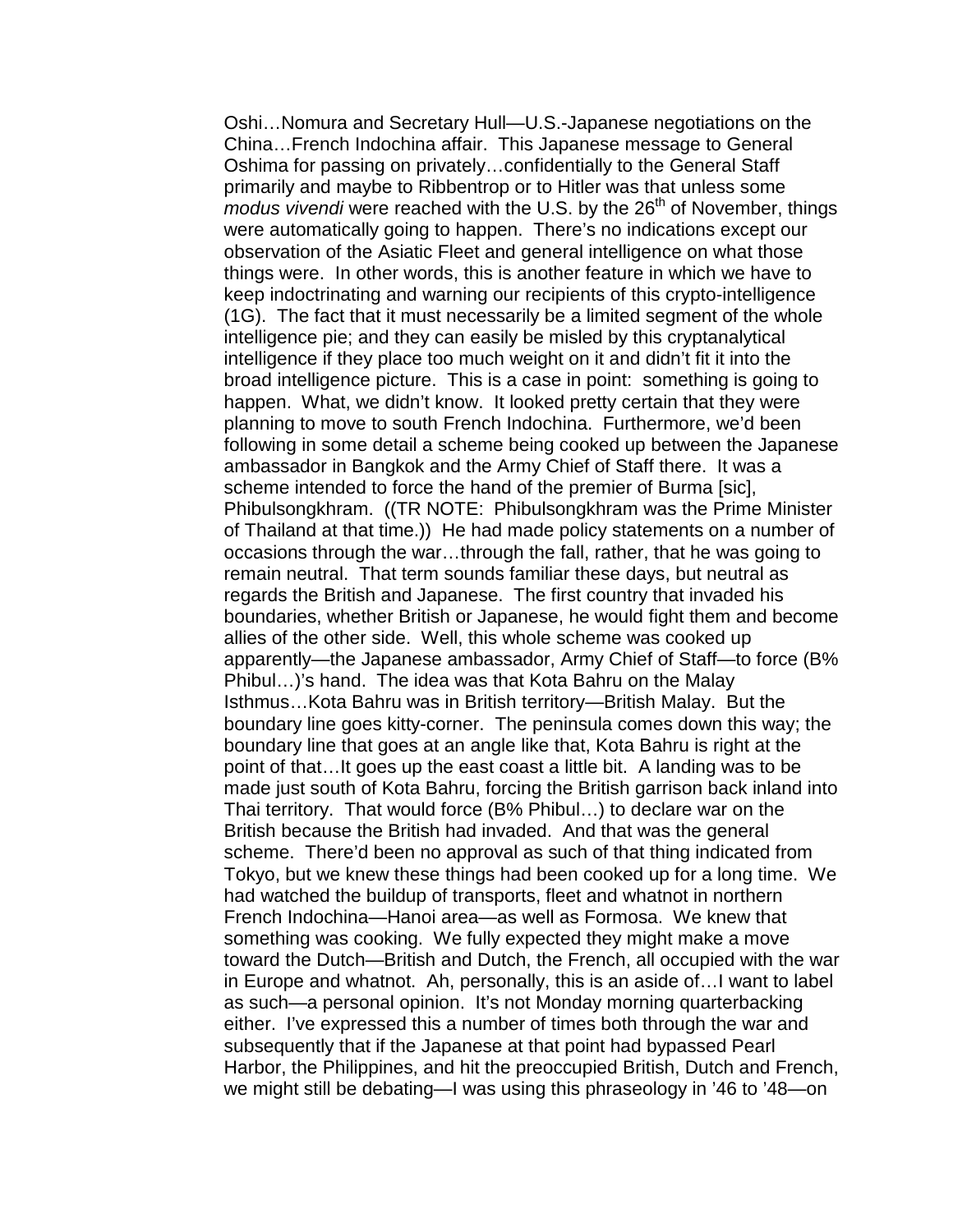the floor of the Congress whether to go to war with the Japanese or not. That's one of those iffy sorts of Monday morning quarterback statements. I (B% wouldn't) necessarily label it as such. But nevertheless, that was the way I felt about it at the time. Nomura tried strenuously to convince Tokyo that there was a losing proposition to undertake anything other than some sort of a *modus vivendi* with the U.S., but he couldn't convince the dominating Army faction, Imperial Headquarters in Japan. Navy was skeptical about some of these things, except for one man Yamamoto, who cooked up this whole Pearl Harbor enterprise. Well, with that as background, I'll come now to  $6<sup>th</sup>$  of December. We knew since we had given the Japanese ambassador a note setting forth our terms for a *modus vivendi*, after consultation with the British, Dutch and so forth, around the 26<sup>th</sup> of November. It was about the time of this deadline incidentally. Whether Mr. Hull picked that date specifically for that reason, I don't know. Here...In any case, we were momentarily from the  $26<sup>th</sup>$  on, from the time of this note, expecting some kind of a response from Tokyo. In the meantime, other things were happening the end of November and early December, including this movement of the convoy, destruction of codes, the  $3^{rd}$  and the  $4^{th}$ —all except one machine here in Washington; and various things like that. So the whole thing was building up to something as it approached the  $6<sup>th</sup>$ , this convoy moving south. And it had gotten to the point where it was beginning to round the bulge of French Indochina. It could head for either Kota Bahru or Bangkok area or both. It looked as though it was going to carry through this scheme that had been cooked up weeks before in Bangkok. On the morning of the  $6<sup>th</sup>$ , still nothing on a reply. Early afternoon, Saturday afternoon, I was about to secure when I checked with the GY people—the cryptanalysts and so forth—on whether anything on the Tokyo-Washington circuit were in. One message came in. It turned out, after running it through the machine, eighth part of a 14-part message. Well, with that, I stayed on with a couple of assistants; and we proceeded to work on the things as they kept cropping up. By eight o'clock that night, we had thirteen of the fourteenth part…of the fourteen parts. And about that time, another separate message indicating that the fourteenth part would be sent in a little bit later with special instructions also in a separate message on delivery. Well, distribution was made that night. And my usual fashion, before starting off from Navy Department, I would do some telephoning first to find out the location of my recipients. At that time, I had responsibility for the White House, usually through the naval aide. Army was taking care of the State Department outside of the two departments. So I phoned the naval aide, and it turned out that he was over at Admiral Wilkinson's home in Arlington. And General Miles was over there—head of G2—also. So I got three birds with one stone over there. On the instructions of Captain ((John)) Beardall, the naval aide ((to President Franklin Roosevelt)), I left a pouch...locked pouch with a young Situation Room officer that Captain Beardall had set up in the Fall of '41 in the White House. Situation Room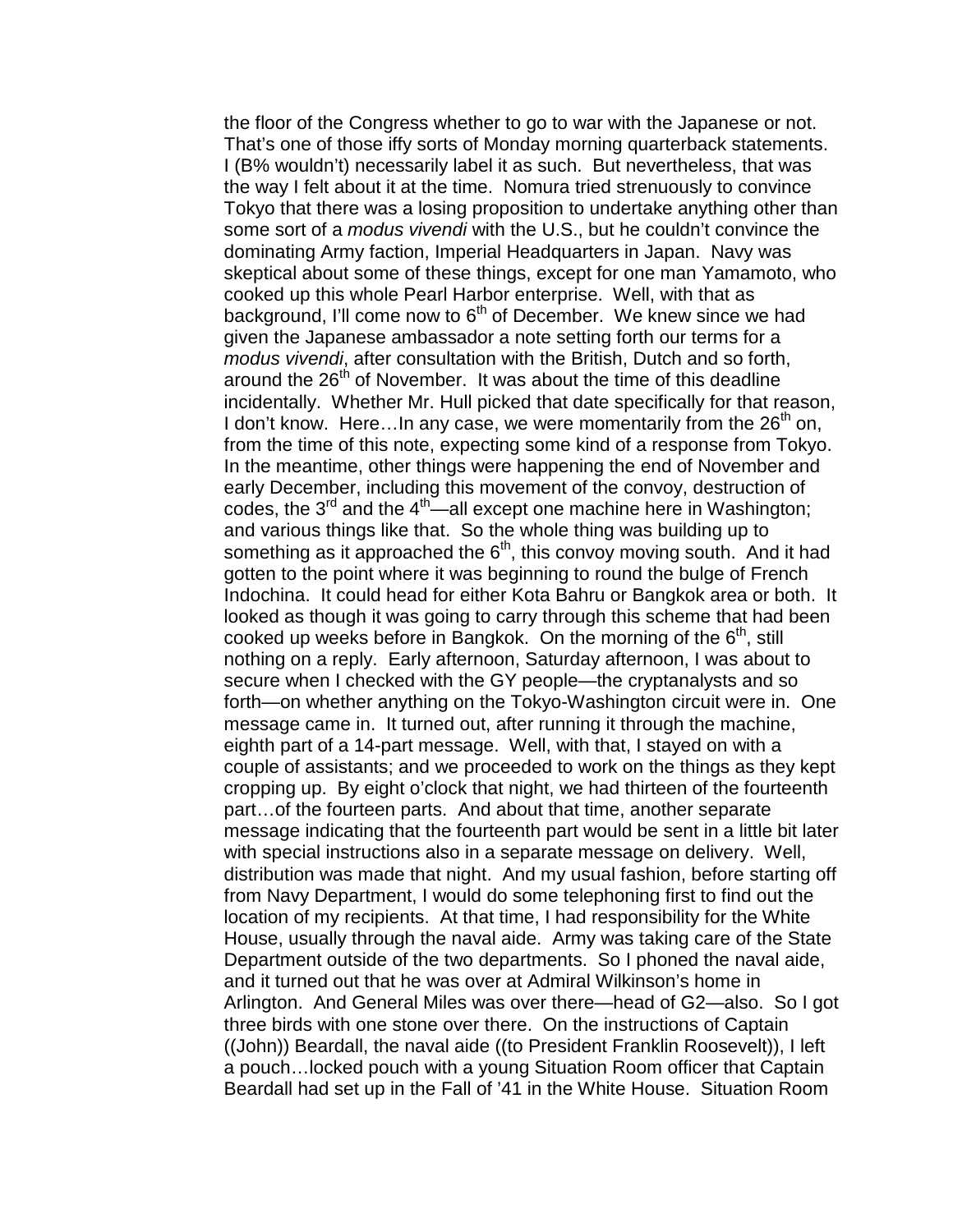intended as such: a map room to follow the war in Europe as well as to receive a highly classified thing and maintain proper security on it. This… A staff of young Army and Navy officers and one senior assistant had responsibility for that Situation Room. In any case, by 9 o'clock that night, the President got it. This young duty officer had preemptory instructions passed on from Captain Beardall to get it to Mr. Roosevelt at once. My concern on my way over there was that Mr. Roosevelt might be at…entertaining, some dinner party, and this young second lieutenant would hesitate to break into a party with a lot of brass and whatnot. And so, I gave him rather preemptory instructions that he was to get it to Mr. Roosevelt at once. Well, it happened that he was not entertaining; Mrs. Roosevelt was. So Mr. Hopkins and Mr. Roosevelt saw it by a little after 9. Then I went on to Secretary Knox's apartment up on Connecticut Avenue. And an hour or so later, I got over to Admiral Wilkinson's home across the river where Captain Beardall and General Miles also saw the thing. When Mr. Knox read the stuff—an aside—and he told me that the next morning at 9…at 10 o'clock there was to be a meeting at the State Department—Mr. Stimson, Mr. Hull, and himself, and one or two others discussing various things. He didn't say what. He wanted me to be there with that message, and anything further that came in through the night, at 10 o'clock. And so, I was. Early the next morning, that  $14^{th}$  part had come in, together with one or two other messages not particularly pertinent. I was up at the State Department at 10 o'clock with the material for Mr. Hull…ah, for Frank Knox rather; Army was delivering to Mr. Hull; and also (B% left it off) at the White House. When I got back to the department, Constitution Avenue, about 10:20 or so, this thing that's been blown up so much in the Congressional hearing on Pearl Harbor, this 1 o'clock delivery message, was there: instructions that…or that…rather positive and preemptory that the delivery to Secretary Hull was to be made at 1 o'clock Washington time. Well, there was a couple other messages on further destruction of (B% code) and whatnot. Within ten minutes, in any case, I had those in folders and got the material up to General…Admiral Stark's office. Commander McCollum was in there with some of the earlier material at the time. And headed over to the State Department trying to catch Secretary Knox before that meeting broke up. I got over there all right. The meeting was still going on. While I was there, a Colonel Bratton, the Army opposite number of mine, was over there with material for Secretary Hull as well as Secretary Stimson. We sent in these folders via personal secretaries to the Secretary of State, and waited outside while they looked them over. It was during the course of that lull, we were horsing around and various things, reminiscing. I had had duty in Pearl Harbor in '36 to '38—destroyers. Pearl Harbor then, and still does, keep somewhat unusual time. It's not a regular time zone, not an even number, but (B% it's) Zone ten and a half, we used to call it. They use letters nowadays. So that made it 7:30 Sunday morning at Pearl Harbor, at 1 o'clock Washington time, for delivery. In the course of conversation, I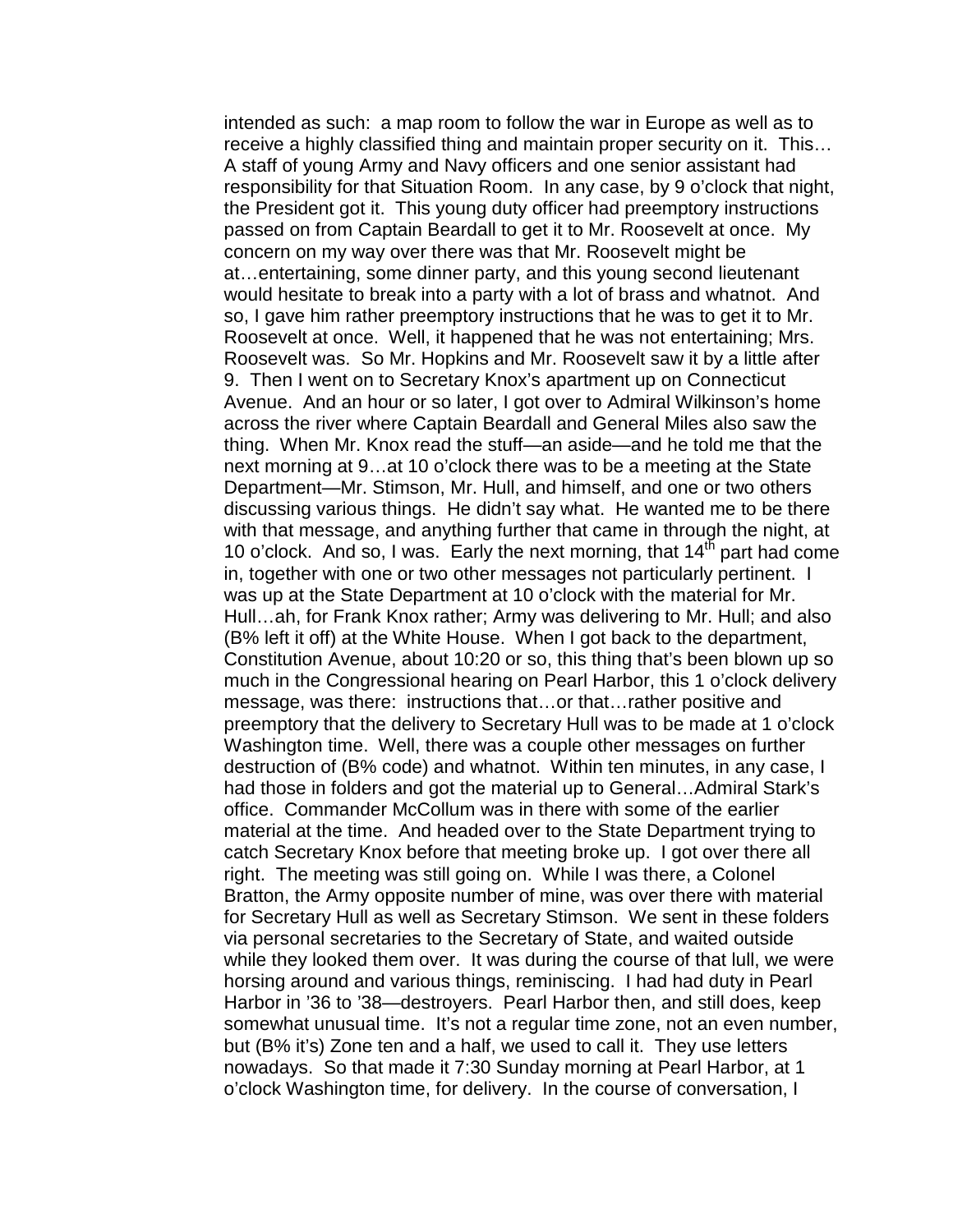mentioned that fact that it was about the quietest time of the week for the fleet in Pearl Harbor there. But that thing has been blown out of proportion in subsequent writers' minds as something that was known that just the mention of Pearl Harbor in connection with this cryptointelligence—they've exaggerated the association. It was just a passing remark, in other words. I don't know how much more you want to know about it, Howie. Those are the main essentials of the thing. Any other questions? Or do you want me to expand on it a little more?

**Campaigne:** (B% That's fine.) ((Very faint audio.))

**Kramer:** (B% Okay?) I might…I have touched on some of this waste paper business as one of the valuable articles of intelligence activities. In fact, it's a commodity that has a price value. Waste baskets from certain office buildings are worth so much, and this applies around the world. It's been going on for decades. The Japanese learned, not only in their Consulate General but their…their Purchasing Mission agent up there in New York, they didn't burn; it was against building regulations in most of the buildings they were in. But they got one of these things that chewed up the stuff so that…so we didn't get much out of those places, oh, from I…I would say '39 on, maybe '40 on. We had some indications though which helped us on a Japanese naval ship movement code. And in the Spring or Winter of '40-'41, a new distribution…a new code via diplomatic courier was being made. Late in the spring, when I knew that delivery had been made, I set up a golf match. We had two courses up in Manhattan Island. One was the northern course and other was the southern course. The northern course was the Consulate General's Office; the southern course was the Purchasing Mission. I arranged for a golf match to be set up the weekend—northern course. They took it from there and proceeded to set the thing up. It consisted of having everyone in the building from the owners down through the janitor—usually a college man—two or three people on the janitorial staff including one or two elevator operators; our own 3<sup>rd</sup> Naval District experts; a safe man...a safe expert; a lock expert and those people were dandy. I haven't seen a safe or lock yet that couldn't stop them for more than about 20 minutes or so. It took quite a bit of setting up to arrange one of these golf matches, in other words. The main purpose of this particular one was to acquire that new naval ship movement code. We got the picture—mission accomplished. But then, about three months later—just about the time it was to be put into effect; in fact, just a few weeks after it was put into effect—an enterprising, younger intelligence officer out in San Francisco…It was a fairly common practice in those days—I might give this little background—for district intelligence officers or one of the junior officers to board Japanese ships with the Customs and Narcotics people and so forth, in their uniforms as a rule. But the prime interest of the Navy was to study the ships for gun emplacements: whether bulkheads and so forth were strengthened so that guns could be mounted on deck and that sort of thing; convertibility for war purposes. On this particular inspection out in San Francisco, they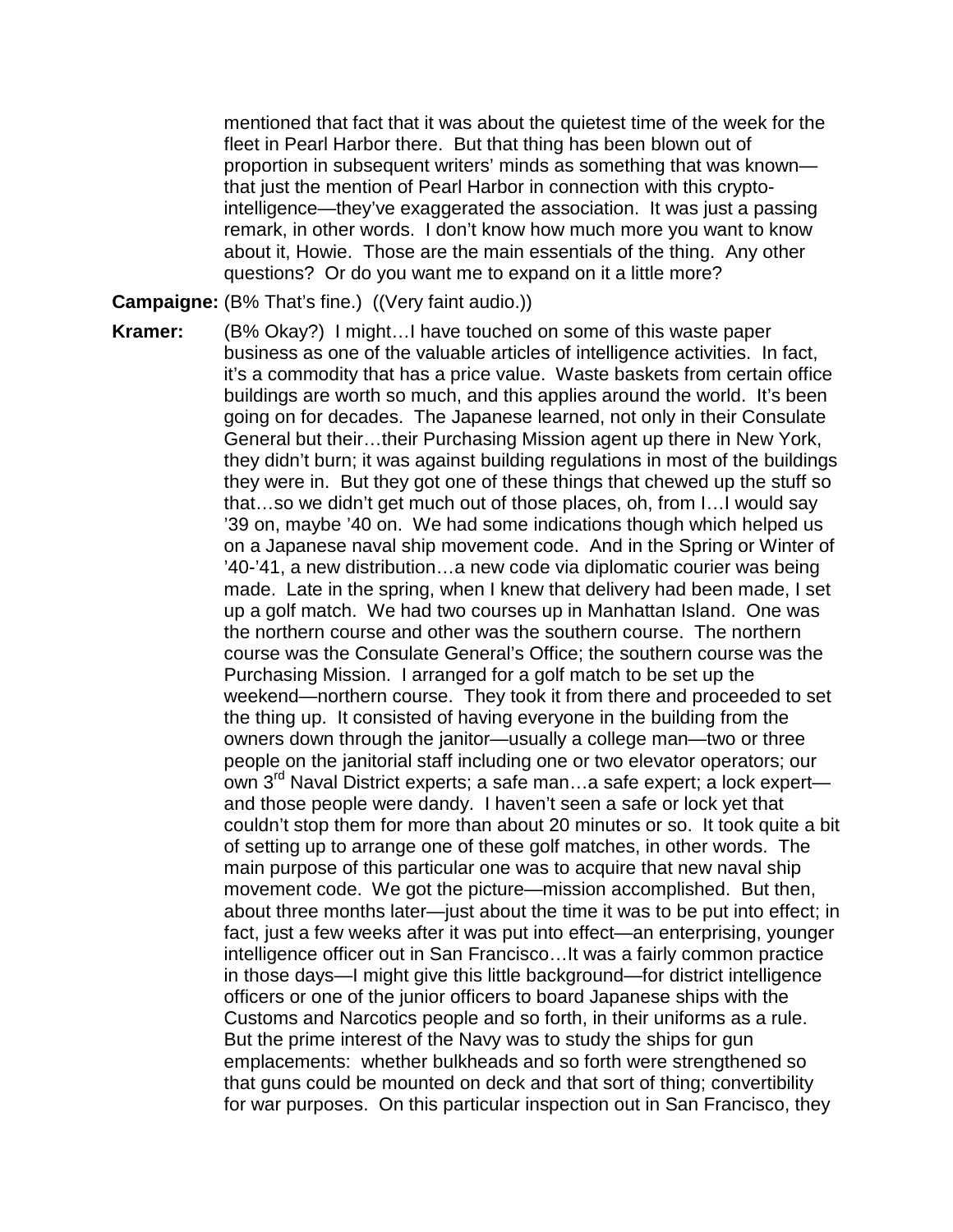came across some codebooks which the captain of the ship had in a sack…a hemp sack. They took custody of this thing ostensibly to inspect for narcotics, or customs—illegal books that weren't allowed in the country; something like that. They kept custody of this thing for not over three hours—something like that. And then they returned the stuff to them and then thought they'd done a good job. In the meantime, they'd run this stuff through some high-speed photography. And a couple days later, they sent a couple of couriers across the country, hightailing by plane, with this loot. Well, I kept cooling my heels for a few hours through the day. Didn't know just how to approach it. But it just happened that that morning, a brief message…one-sentence message had come in from Tokyo canceling that system. So I just had to show them that. That was the end result of their over-industrious enterprise out there. As a result of that, rather preemptory instructions were again circulated, emphasizing previous instructions already in effect from Operations to all Naval Districts to lay off of anything having to do with codes and ciphers. In other words, even our own Armed Services are not in general familiar with the delicacy of this material we're handling. Nowadays, when the whole enterprise has burgeoned as much as it has, I imagine you have some real headaches in this. I don't know too much about the current situation, except what I read in the newspapers, like Will Rogers. But any other questions?

- **U/I Male:** I was wondering, Captain, ah, I read in the papers that Hull…And the gist of it is that Hull did not meet Nomura at 1. Did (B% Nomura)…?
- **Kramer:** No.
- **U/I Male:** Did (1-2G) have something to do with that, or was this, ah, something that…?
- **Kramer:** No, no. I think that probably…I don't know. This is just guessing. That conference—it was taking place from 10 o'clock on—apparently lasted 'til about noontime, and my guess is that Mr. Hull simply went home to lunch. Mr. Wells, Sumner Wells, was on duty there; and Hornbeck, I think, was around the department then, too—Special Advisor on Far East affairs. And I think they purposely didn't send for Mr. Hull when this 1 o'clock business came in, but Sumner Wells (B% was prepared). I think Mr. Hull arrived a little later. I mean, they purposely didn't plan to meet him at 1 o'clock. They stalled it until about 2 when Mr. Hull finally got there and laid it on thick. Yes?
- **U/I Voice:** (B% Sir, what…?) ((TR NOTE: Audio apparently cuts out here.))
- **Kramer:** In general, my…The answer is I don't know, and I don't believe anyone else knew particularly. If the Canadians wanted to hire him and could get some good out of him, fine. And Mr. Hull had visited, as he indicates in his book, the British activity after the First World War. He got nowhere and he got the royal runaround in France, shunted from one office to the other. And he knew that there was some effort being made up in Canada, but nothing indicated in the book. And we knew just from general